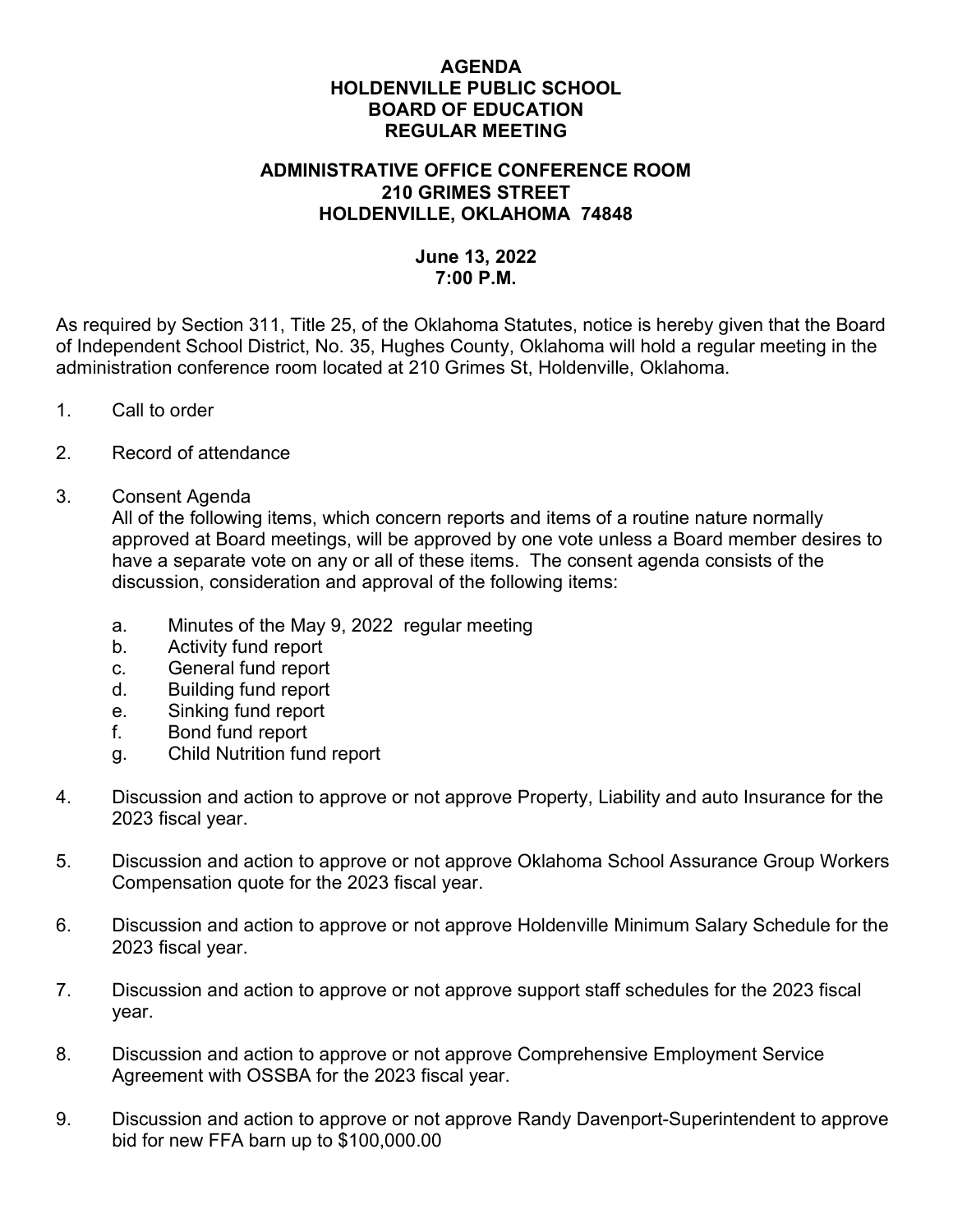- 10. Discussion and action to approve or not approve the following service contracts for IDEA for the 2023 fiscal year. CareerStaff Unlimited for Speech Pathologist Mackenzie Oxford for Speech Pathologist
- 11. Discussion and action to approve or not approve the following fund raisers:
- 12. Discussion and action to approve or not approve sick bank or transfer days.
- 13. Action on general fund encumbrances.
- 14. Action on building fund encumbrances.
- 15. Action on child nutrition encumbrances.
- 16. Action on Bond encumbrances.
- 17. Action on Sinking Fund encumbrances.
- 18. Administrator Report
- 19. Personnel:
	- a. Propose executive session to discuss the following items pursuant to O.S. Title 25, Section 307 (B) (1):
		- 1. Discuss the resignation from Jakob Gunter Teacher
		- 2. Discuss the resignation from Christina Jeffrey Teacher
		- 3. Discuss the resignation from Amada Phillips Secretary
		- 4. Discuss the resignation from Pamela Linder Teacher Assistant
		- 5. Discuss the hiring of Stephanie Jennings Counselor
		- 6. Discuss the hiring of Paul Smith H.S. Teacher
		- 7. Discuss the hiring of Nathan Henager –Choir Teacher
		- 8. Discuss the hiring of Cody Slater History Teacher
		- 9. Discuss the hiring of Chandler Wilson English Teacher
		- 10. Discuss the hiring of Kyle Wooten Business/ DECA Teacher
		- 11. Discuss the hiring of Nikole King Paraprofessional
		- 12. Discuss the hiring of Alan Hargis P.E. Teacher
		- 13. Discuss the hiring of Stanley Brown -Custodian
		- 14. Discuss the hiring of Alexis Corona Teacher Assistant
		- 15. Discuss the Hiring of Matt Peters Maintenance
		- 16. Discuss the hiring of Kayla Montebello Teacher Assistant
		- 17. Discuss the hiring of Triston May Teacher Assistant
		- 18. Discuss the hiring of Esther Velasquez Cafeteria
		- 19. Discuss the hiring of Richard Harrison Custodian
		- 20. Discuss the hiring of Charity Riley Cafeteria
	- b. Vote to enter into executive session
	- c. Acknowledge the boards return to open session
	- d. Executive Session Minutes Compliance Announcement.
	- e. Vote to approve executive session items:
		- 1. Action on resignation for Jakob Gunter– Certified Personnel.
		- 2. Action on resignation for Christina Jeffrey– Certified Personnel.